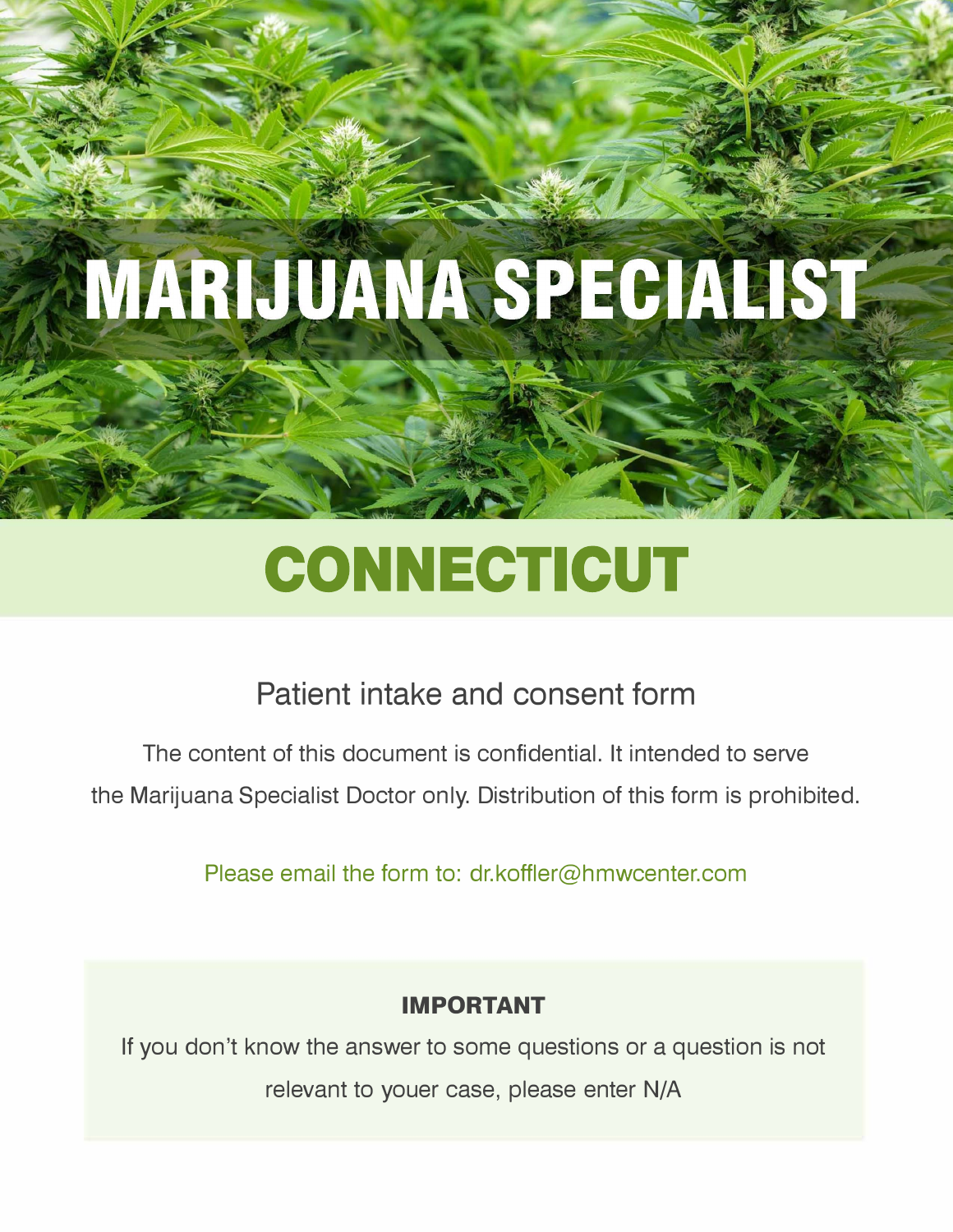#### Note: All fields are mandatory, if it's not relevant to you write N/A in the box.

#### PATIENT IN-TAKE FORM

Date  $\overline{\phantom{a}}$ 

| Patient                |      | Date of Birth Date of Birth |  |
|------------------------|------|-----------------------------|--|
|                        |      | Zip Code                    |  |
| $\text{Home Tel#}$     | Cell | Email                       |  |
| Primary Care Physician |      | Phone#                      |  |
| Pharmacy Name          |      | Phone#                      |  |
|                        |      |                             |  |
| In Case of Emergency   |      | Relationship                |  |
| Address                |      |                             |  |
|                        |      | Phone#                      |  |

#### **PAST MEDICAL HISTORY**

| Hospitalizations — Date and Illness/Reason: ____                                                                                                                                                                                     |
|--------------------------------------------------------------------------------------------------------------------------------------------------------------------------------------------------------------------------------------|
|                                                                                                                                                                                                                                      |
| Surgeries — Date and Type, including any body implants such as cardiac stents, heart valves, joint                                                                                                                                   |
| replacements, pacemakers:                                                                                                                                                                                                            |
|                                                                                                                                                                                                                                      |
| Ongoing Medical Problems, including asthma, COPD, diabetes, heart disease, heart murmur, hepatitis,<br>HIV/AIDS, hypertension, kidney failure, venereal disease, alcohol or drug addictions, present or<br>previous psychiatric care |
|                                                                                                                                                                                                                                      |
| Allergies — Name Drug and Reaction, including any type of anesthetic:                                                                                                                                                                |
| <b>CLINICAL HISTORY and CONDITION</b>                                                                                                                                                                                                |

| Indication(s) for Cannabis Treatment<br>Chief complaint for evaluation of cannabis treatment ___________________________ |        |         |                                                                                   |
|--------------------------------------------------------------------------------------------------------------------------|--------|---------|-----------------------------------------------------------------------------------|
|                                                                                                                          |        |         |                                                                                   |
|                                                                                                                          |        |         |                                                                                   |
|                                                                                                                          |        |         |                                                                                   |
| List of Symptoms $-$ Type / Frequency / Severity                                                                         |        |         |                                                                                   |
|                                                                                                                          |        |         |                                                                                   |
|                                                                                                                          |        |         |                                                                                   |
|                                                                                                                          |        |         | Prior Treatment(s), Duration and Outcome of Treatment ___________________________ |
|                                                                                                                          |        |         |                                                                                   |
|                                                                                                                          |        |         |                                                                                   |
|                                                                                                                          |        |         |                                                                                   |
| RX Medication Name                                                                                                       | Dosage | Regimen | Target Symptom                                                                    |
|                                                                                                                          |        |         |                                                                                   |
|                                                                                                                          |        |         |                                                                                   |
| OTC/Vitamins/Supplements/Herbals/Homeopathies/Other Self-Medication                                                      |        |         |                                                                                   |
| Med Name                                                                                                                 | Dosage |         | Regimen Target Symptom                                                            |
|                                                                                                                          |        |         |                                                                                   |
|                                                                                                                          |        |         |                                                                                   |
| Are You Currently Taking Aspirin, Coumadin, Plavix, Persantine, or other blood thinners?                                 |        |         |                                                                                   |
|                                                                                                                          |        |         |                                                                                   |
|                                                                                                                          |        |         |                                                                                   |
|                                                                                                                          |        |         |                                                                                   |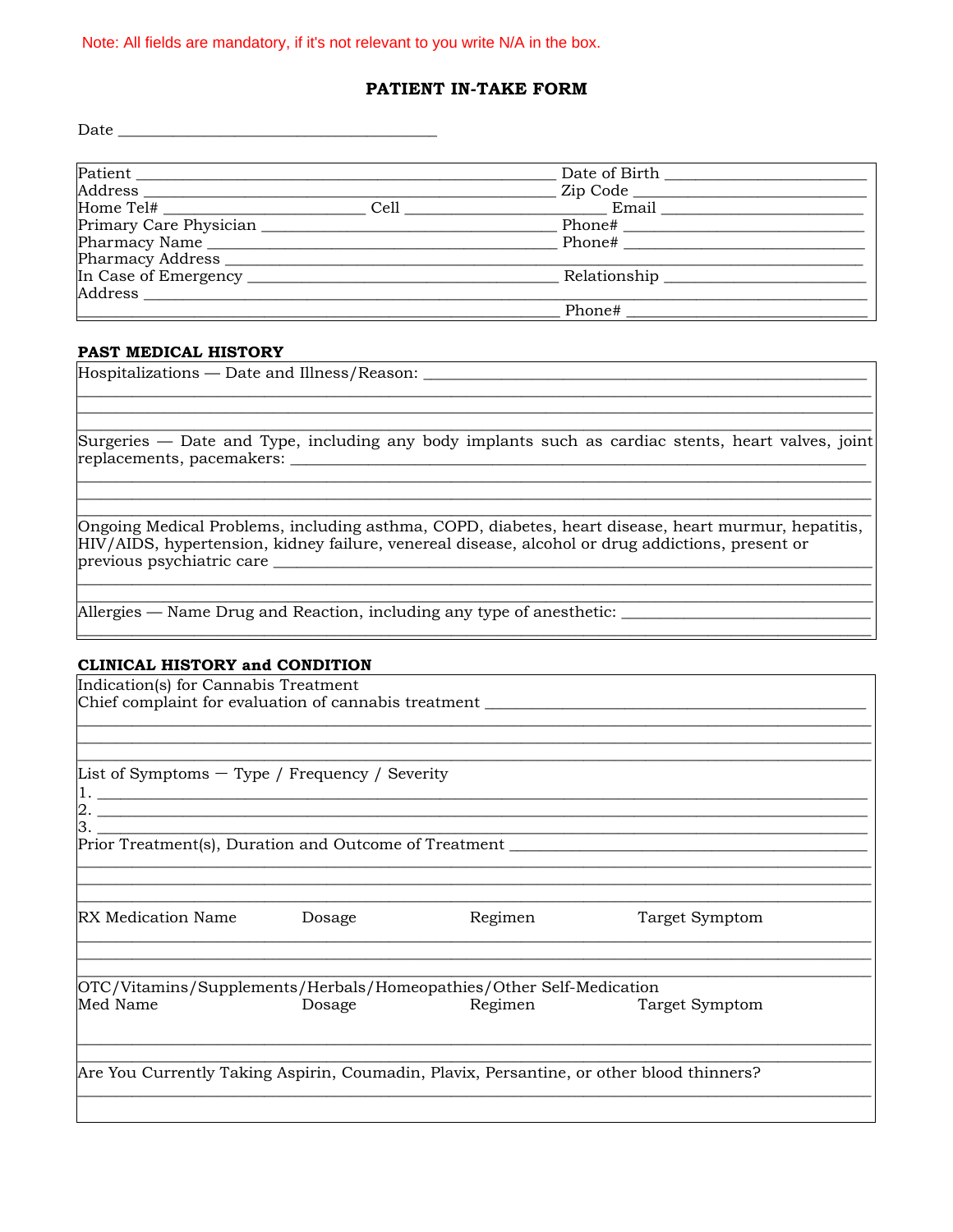Preventative Care — List Ongoing Medical Treatments, Special Diets, Physical Therapies, etc.

\_\_\_\_\_\_\_\_\_\_\_\_\_\_\_\_\_\_\_\_\_\_\_\_\_\_\_\_\_\_\_\_\_\_\_\_\_\_\_\_\_\_\_\_\_\_\_\_\_\_\_\_\_\_\_\_\_\_\_\_\_\_\_\_\_\_\_\_\_\_\_\_\_\_\_\_\_\_\_\_\_\_\_\_\_\_\_\_\_\_\_\_\_\_\_\_\_\_\_\_\_\_ \_\_\_\_\_\_\_\_\_\_\_\_\_\_\_\_\_\_\_\_\_\_\_\_\_\_\_\_\_\_\_\_\_\_\_\_\_\_\_\_\_\_\_\_\_\_\_\_\_\_\_\_\_\_\_\_\_\_\_\_\_\_\_\_\_\_\_\_\_\_\_\_\_\_\_\_\_\_\_\_\_\_\_\_\_\_\_\_\_\_\_\_\_\_\_\_\_\_\_\_\_\_

\_\_\_\_\_\_\_\_\_\_\_\_\_\_\_\_\_\_\_\_\_\_\_\_\_\_\_\_\_\_\_\_\_\_\_\_\_\_\_\_\_\_\_\_\_\_\_\_\_\_\_\_\_\_\_\_\_\_\_\_\_\_\_\_\_\_\_\_\_\_\_\_\_\_\_\_\_\_\_\_\_\_\_\_\_\_\_\_\_\_\_\_\_\_\_\_\_\_\_\_\_\_ If Female, Are You Currently Pregnant or Think That You May Be? <u>YES / NO</u> S<sup>elect</sup> Date of Last Menstrual Cycle Are You Planning on Getting Pregnant? YES / NO Select Are you currently Breast-Feeding? <u>YES / NO</u> select

#### **FAMILY MEDICAL HISTORY**

Hereditary Diseases, Significant Illnesses or Cause of Death of Grandparents/Parents/Children/ Siblings/Aunts/Uncles/Cousins, example allergy/bleeding disorders/cancer/heart disease/sickle cell anemia/psychiatric problems such as anxiety/bi-polar/depression, etc.

\_\_\_\_\_\_\_\_\_\_\_\_\_\_\_\_\_\_\_\_\_\_\_\_\_\_\_\_\_\_\_\_\_\_\_\_\_\_\_\_\_\_\_\_\_\_\_\_\_\_\_\_\_\_\_\_\_\_\_\_\_\_\_\_\_\_\_\_\_\_\_\_\_\_\_\_\_\_\_\_\_\_\_\_\_\_\_\_\_\_\_\_\_\_\_\_\_\_\_\_\_\_ \_\_\_\_\_\_\_\_\_\_\_\_\_\_\_\_\_\_\_\_\_\_\_\_\_\_\_\_\_\_\_\_\_\_\_\_\_\_\_\_\_\_\_\_\_\_\_\_\_\_\_\_\_\_\_\_\_\_\_\_\_\_\_\_\_\_\_\_\_\_\_\_\_\_\_\_\_\_\_\_\_\_\_\_\_\_\_\_\_\_\_\_\_\_\_\_\_\_\_\_\_\_ \_\_\_\_\_\_\_\_\_\_\_\_\_\_\_\_\_\_\_\_\_\_\_\_\_\_\_\_\_\_\_\_\_\_\_\_\_\_\_\_\_\_\_\_\_\_\_\_\_\_\_\_\_\_\_\_\_\_\_\_\_\_\_\_\_\_\_\_\_\_\_\_\_\_\_\_\_\_\_\_\_\_\_\_\_\_\_\_\_\_\_\_\_\_\_\_\_\_\_\_\_\_

\_\_\_\_\_\_\_\_\_\_\_\_\_\_\_\_\_\_\_\_\_\_\_\_\_\_\_\_\_\_\_\_\_\_\_\_\_\_\_\_\_\_\_\_\_\_\_\_\_\_\_\_\_\_\_\_\_\_\_\_\_\_\_\_\_\_\_\_\_\_\_\_\_\_\_\_\_\_\_\_\_\_\_\_\_\_\_\_\_\_\_\_\_\_\_\_\_\_\_\_\_\_

#### **NUTRITIONAL HISTORY**

Special Dietary Needs

#### **SOCIAL HISTORY and HABITS**

| Coffee _______________________ cups/day         | Tea | cups/day                                                                                                |
|-------------------------------------------------|-----|---------------------------------------------------------------------------------------------------------|
|                                                 |     | Alcohol ____________________drinks/day/week Tobacco ___________________cigarettes/day                   |
|                                                 |     | How Many Years Have You Been Smoking? If You Quit, When Did You Stop?                                   |
| Do You Currently Use Marijuana? YES / NO Select |     |                                                                                                         |
|                                                 |     | If YES, how often and by what method, does it help alleviate the symptoms of your qualifying condition? |
|                                                 |     |                                                                                                         |
|                                                 |     | Recreational Drug Use — Frequency/Type/Route, i.e. ingestion, injection, snorting                       |
|                                                 |     |                                                                                                         |
|                                                 |     |                                                                                                         |
|                                                 |     |                                                                                                         |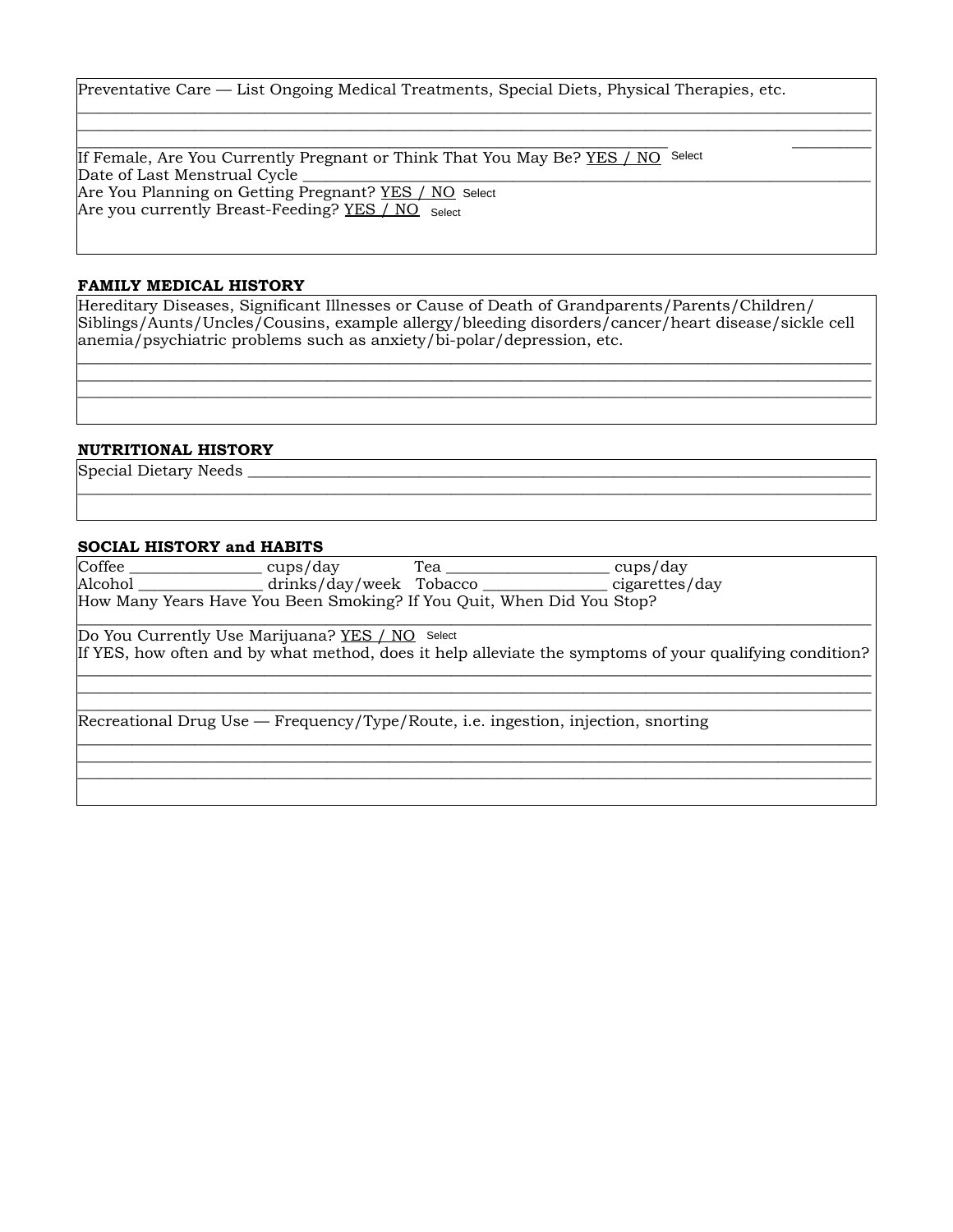#### **OFFICE POLICIES**

Dr. \_\_\_\_\_\_\_\_\_\_\_\_\_\_\_\_\_\_\_\_\_\_\_\_\_\_\_\_\_\_\_\_\_\_\_ and staff are dedicated to providing you with the best possible care and services. We have adopted the following financial policies in order to minimize confusion or misunderstanding between our patients and practice.

#### **Participating Insurance**

You must provide us with accurate insurance information and allow us to photocopy your insurance card. Any co-payments are due at the time of service. You are ultimately responsible for knowing the requirements and coverage limitations of your own insurance policy. If a referral is required by your plan, it must be presented prior to services. You must ensure that the referral is made to the correct doctor, that it has not expired and that the number of visits have not expired. If you receive services without obtaining a required referral, you will be financially responsible for such services.

#### **Self-Paying Patients**

Payments for services are due when services are rendered. If we do not participate in your insurance plan, we will be happy to help you process your claim, and/or provide you with an itemized bill, once all fees are paid.

I have read and fully understand the policies of this office regarding payments and insurance. I agree to pay for services not covered by my insurance plan, if I have not obtained and presented a valid referral at the time services are rendered. I agree to pay for services and tests not covered by my insurance plan's regulations and procedures. I also request that this information to apply to any/all insurance(s).

**Patient Full Name** 

Date **Date Letters** 

**Signature of Patient/Parent or Guardian**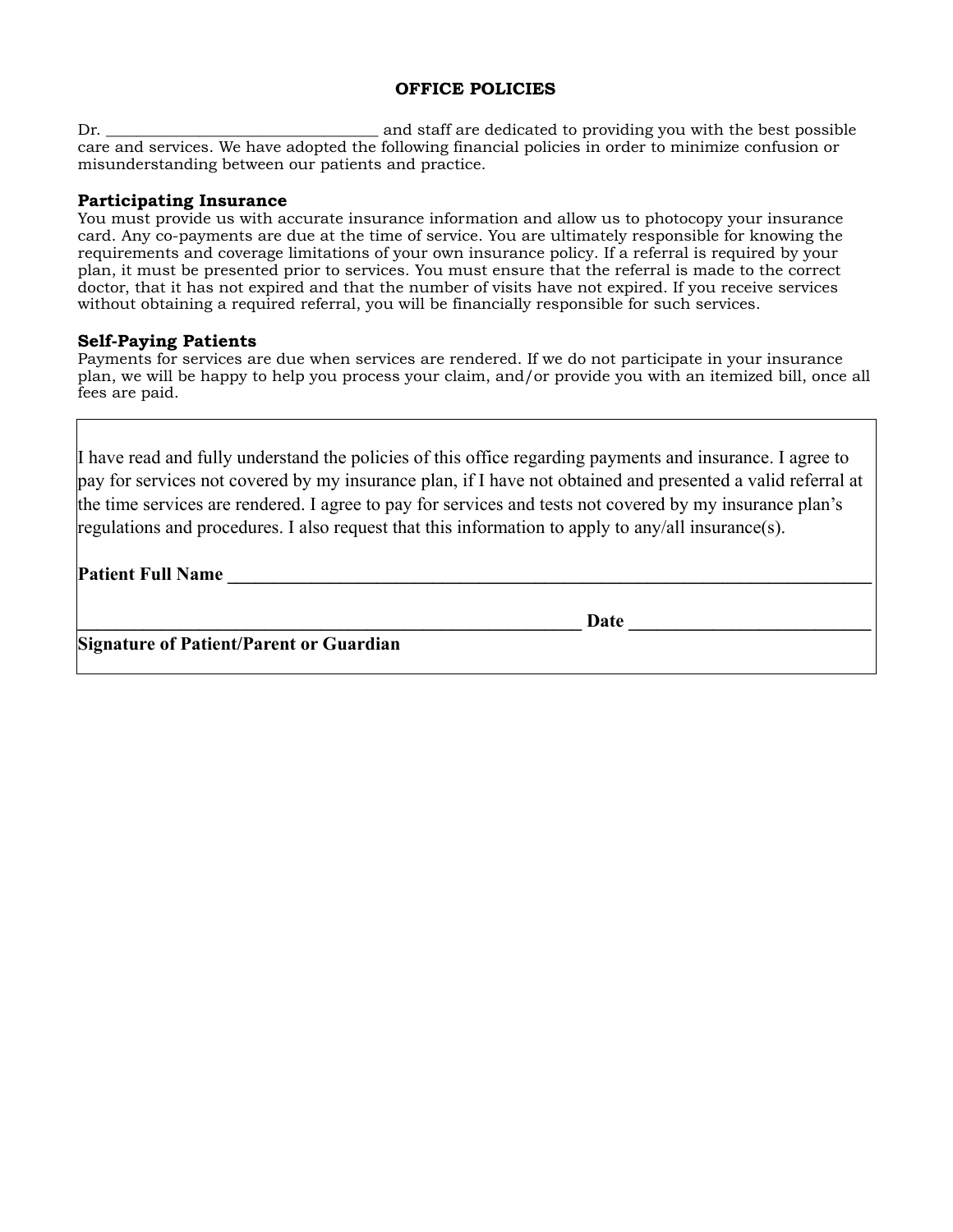#### **Notice of Privacy Practices Patient Acknowledgement Authorization for Use/Disclose of PHI**

Patient Name \_\_\_\_\_\_\_\_\_\_\_\_\_\_\_\_\_\_\_\_\_\_\_\_\_\_\_\_\_\_\_\_\_\_\_\_\_\_\_\_\_\_\_ Date of Birth \_\_\_\_\_\_\_\_\_\_\_\_\_\_\_\_\_\_\_

#### **Acknowledgement of Privacy Notice**

I have received the practice's Notice of Privacy Practices. The Notice provides in detail the uses and disclosures of my PHI (Protected Health Information) that may be made by this practice. I understand that this practice reserves the right to change the terms of its Notice of Privacy Practices, and to make changes regarding all PHI at, or controlled by, this practice. I understand I can obtain this practice's Notice of Privacy on request.

#### **Authorization for Use/Disclose of Protected Health Information (PHI)**

I authorize the use and disclosure of all health information for the purpose of treatment, payment and Health Care Operations. I authorize Dr. \_\_\_\_\_\_\_\_\_\_\_\_\_\_\_\_\_\_\_ and his staff to use these disclosures of my health information without limitation. I understand that information disclosed pursuant to this authorization may be re-disclosed to additional parties and no longer protected. I understand that any revocation does not apply to disclosures or use of PHI that have occurred prior to my revocation. In addition, I authorize disclosure of my PHI to the following individual(s):

\_\_\_\_\_\_\_\_\_\_\_\_\_\_\_\_\_\_\_\_\_\_\_\_\_\_\_\_\_\_\_\_\_\_\_\_\_\_\_\_\_\_\_\_\_\_\_\_\_\_\_\_\_\_\_\_\_\_\_\_\_\_\_\_\_\_\_\_\_\_\_\_\_\_\_\_\_\_\_\_\_\_\_\_\_\_\_\_\_\_\_\_\_\_\_\_\_\_\_\_\_\_ *List any person(s) that you are allowing this office to communicate with regarding your PHI*

#### **Patient Manner of Contact**

In general the HIPAA Privacy rule gives individuals the right to request a restriction on uses and disclosures of their PHI. I understand that verbal request is an acceptable authorization for the use of any alternate contact method, number and/or location as well as to change in the manner listed below (i.e. if patient leaves message with contact number and/or location, other than listed below). I understand that this practice calls to confirm appointments at the number I give.

#### **\*\* I Wish To Be Contacted in The Following Manner**

| NO RESTRICTION (Okay to contact home and/or work and leave detailed message) |
|------------------------------------------------------------------------------|
| Restricted Method of Contact (Check all that apply)                          |
| Home ONLY Message To Return Call To Doctor's office                          |
| Work ONLY Message To Return Call To Doctor's office                          |
| Other                                                                        |

I understand that by signing this form I am confirming my receipt of the Notice of Privacy Practices; authorization for method of contact; and authorization for use and/or disclosure of my PHI.

Signature **Executive Signature**  $\overline{D}$  at  $\overline{D}$  at  $\overline{D}$  at  $\overline{D}$  at  $\overline{D}$  at  $\overline{D}$  at  $\overline{D}$  at  $\overline{D}$  at  $\overline{D}$  at  $\overline{D}$  at  $\overline{D}$  at  $\overline{D}$  at  $\overline{D}$  at  $\overline{D}$  at  $\overline{D}$  at  $\overline{D}$  a

Relationship to Patient, if signed by a personal representative i.e. parent, legal guardian, etc \_\_\_\_\_\_\_\_\_\_\_\_\_\_\_\_\_\_\_\_\_\_\_\_\_\_\_\_\_\_\_\_\_\_\_\_\_\_\_\_\_\_\_\_\_\_\_\_\_\_\_\_\_\_\_\_\_\_\_\_\_\_\_\_\_\_\_\_\_\_\_\_\_\_\_\_\_\_\_\_\_\_\_\_\_\_\_\_\_\_\_\_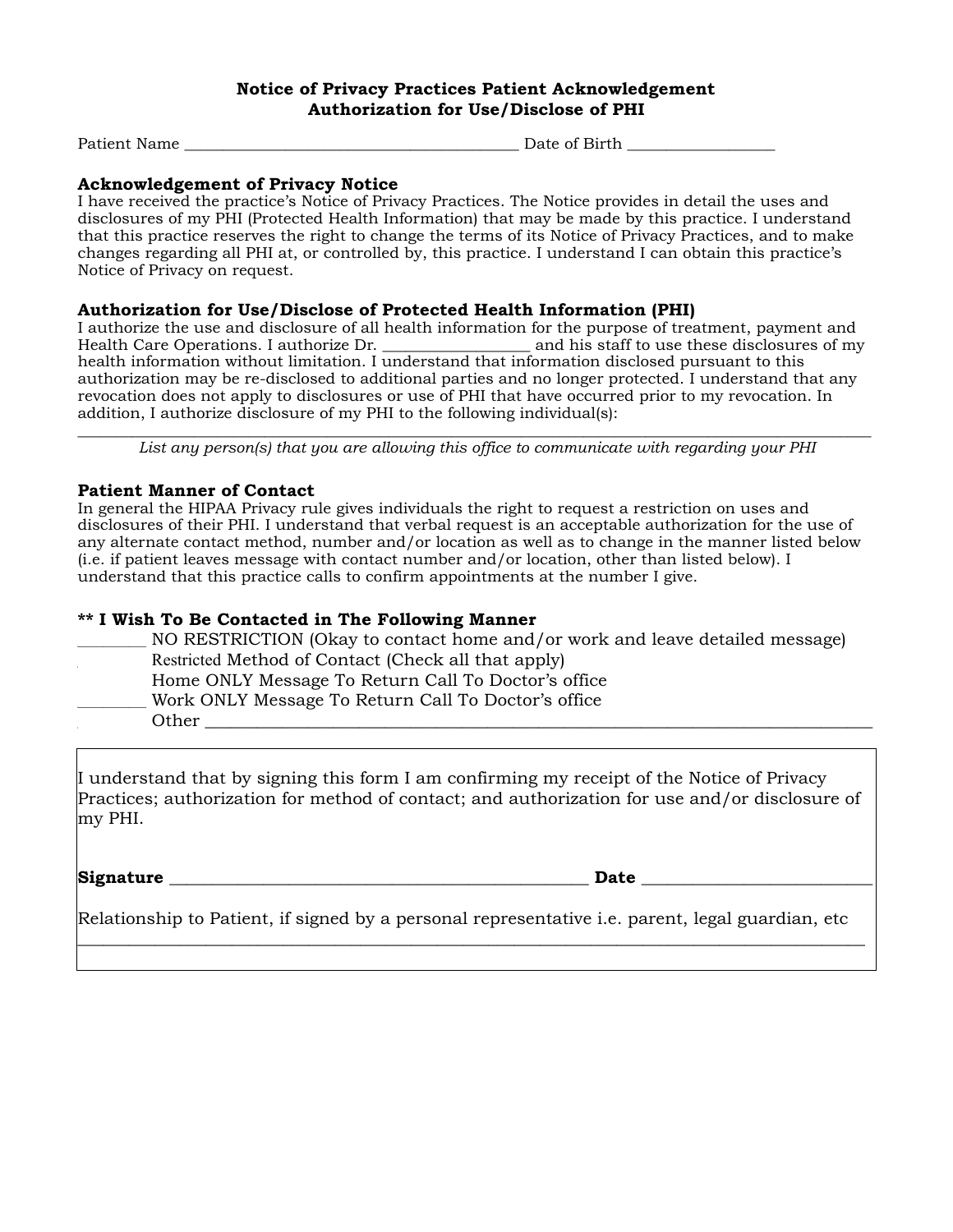#### **PLEASE PRINT AND COMPLETE ALL SECTIONS — READ AND SIGN AT THE BOTTOM**

| Patient's Name                                |                |               | Sex F/MF |
|-----------------------------------------------|----------------|---------------|----------|
|                                               | Marital Status |               |          |
| Street Address                                |                | Phone#        |          |
| Patient's/Parent's Employer                   |                | Work#         |          |
| Employer Street Address                       |                |               |          |
| Spouse/Parent Name and Address _________      |                | Phone# $\_\_$ |          |
| Family Physician                              |                | Phone#        |          |
| Address                                       |                |               |          |
| Referring Physician (if different) __________ |                | Phone#        |          |
| Address                                       |                |               |          |
|                                               |                |               |          |

#### **INSURANCE INFORMATION**

| Policyholder's Name   | Birth Date |
|-----------------------|------------|
| Street Address        | Phone#     |
| Name of Insurance Co. | Group#     |
| Address               | Phone#     |

#### **SECONDARY INSURANCE INFORMATION**

| Policyholder's Name   | Birth Date |
|-----------------------|------------|
| Street Address        | Phone#     |
| Name of Insurance Co. | Group#     |
| Address               | Phone#     |
|                       |            |

#### **INSURANCE AUTHORIZATION AND ASSIGNMENT**

I hereby authorize \_\_\_\_\_\_\_\_\_\_\_\_\_\_\_\_\_\_\_\_\_\_\_\_\_\_, M.D. to furnish all necessary information to my insurance carriers concerning my (or my dependent's) illness and treatment and I hereby assign to the physician or supplier all payments for medical services rendered to myself or my dependents. I understand that I am responsible for any co-payment for the office visit as designated by my insurance carrier. I understand that it is my responsibility to ensure that procedures/surgeries are part of my contract with my insurance carrier and I am responsible for payment if my insurance carrier does not cover the designated procedure.

**\_\_\_\_\_\_\_\_\_\_\_\_\_\_\_\_\_\_\_\_\_\_\_\_\_\_\_\_\_\_\_\_\_\_\_\_\_\_\_\_\_\_\_\_\_\_\_\_\_\_\_\_\_\_\_\_\_\_\_\_\_\_\_\_\_\_\_\_\_\_\_\_\_\_\_\_\_\_\_\_\_\_\_\_\_\_\_\_\_\_\_\_**

| Signature                                                                                                                                                                                 | Date                  |
|-------------------------------------------------------------------------------------------------------------------------------------------------------------------------------------------|-----------------------|
| necessary information to my insurance carriers concerning my illness and treatment, and I hereby<br>assign to the physician or supplier all payments for medical services rendered to me. | , M.D. to furnish all |
| Signature                                                                                                                                                                                 | <b>Date</b>           |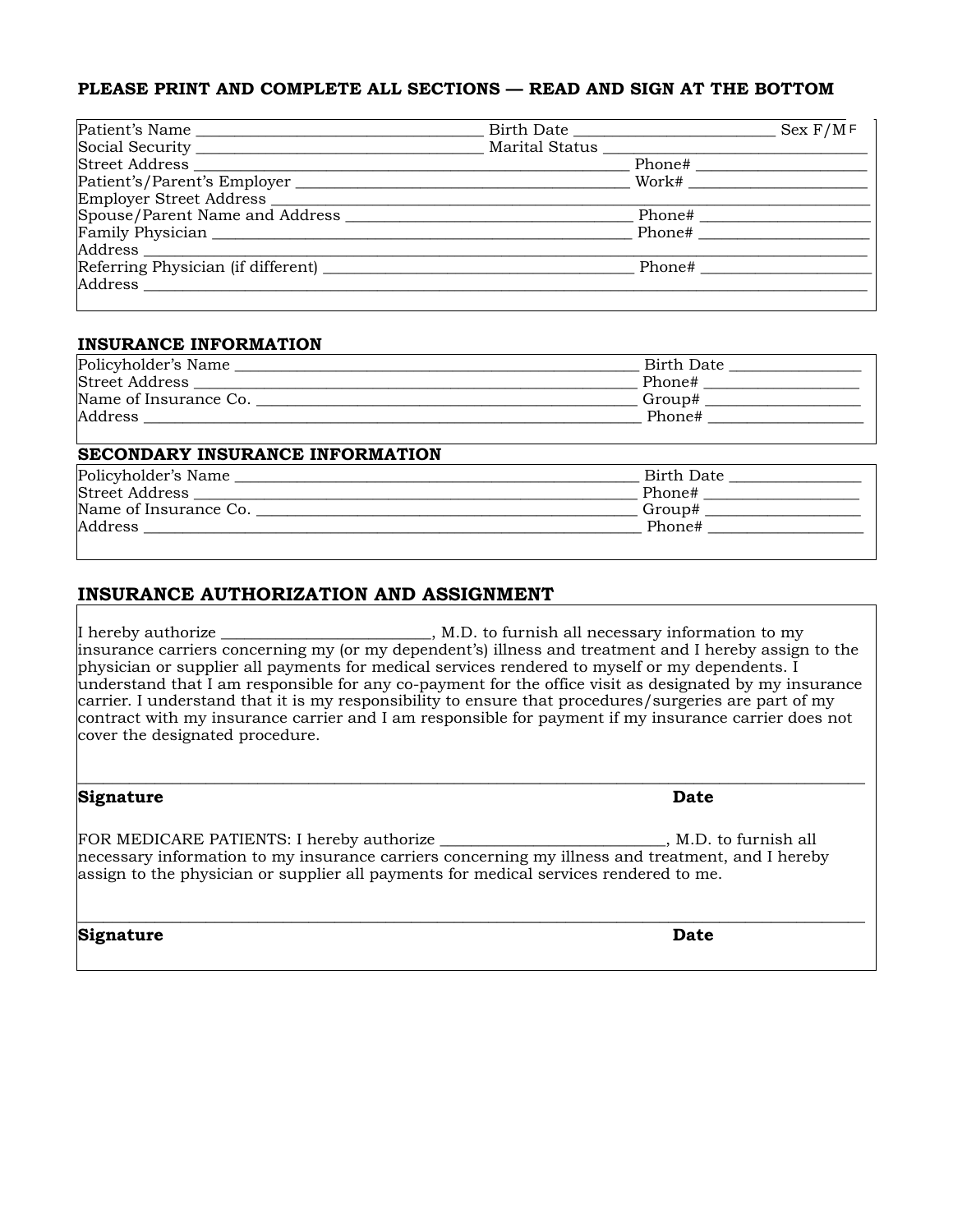#### **Acknowledgements, Agreements, Disclosures and Informed Consent**

I, \_\_\_\_\_\_\_\_\_\_\_\_\_\_\_\_\_\_\_\_\_\_\_\_\_\_\_\_\_\_\_\_\_\_\_\_\_\_\_, (Patient's Name), understand that medical marijuana is a medicine used in treating the suffering caused by serious and debilitating medical conditions. Serious and debilitating medical conditions include: Cancer, HIV/AIDS, Epilepsy, Multiple Sclerosis, Parkinson's disease, ALS (Lou Gehrig's disease), damage to the nervous tissue of the spinal cord with objective neurological indication of intractable spasticity (any spinal cord injury), Inflammatory Bowel Disease, Huntington's disease, any type of neuropathy; any condition that is severe, for which other medical treatments have been ineffective, and if the symptoms "reasonably can be expected to be relieved" by the use of medical cannabis. Additionally, medical marijuana is used in the treatment of other chronic or persistent medical symptoms that:

• Substantially limits the ability of the person to conduct one or more major life activities as defined in the Americans with Disabilities Act of 1990 (Public Law 101-336)

• If not alleviated, may cause harm to the patient's safety or physical or mental health

• A chronic or debilitating disease or medical condition that causes severe loss of appetite, wasting, severe or chronic pain, severe nausea, seizures or severe or persistent muscle spasms, or glaucoma or posttraumatic stress disorder (PTSD)

I have been advised that the use of medical marijuana may affect my coordination, motor skills and cognition in ways that could impair my ability to drive and agree not to operate heavy machinery, drive or engage in potentially hazardous activities.

I understand that side effects may occur while I am taking medical marijuana. Side effects of medical marijuana may include but are not limited to: euphoria, difficulty in completing complex tasks, low blood pressure, sedation, dysphoria, alterations in the perception of time and space, dizziness, anxiety, confusion, impairment to short term memory, inability to concentrate, suppression of the body's immune system, increased talkativeness, impairment of motor skills, delayed reaction time, loss of physical coordination, paranoia, and increased eating.

I understand that some patients may become dependent on marijuana. This means they experience withdrawal symptoms when they stop using marijuana. Signs of withdrawal symptoms may include: feelings of depression, sadness, irritability, insomnia, restlessness, agitation, loss of appetite, trouble concentrating, sleep disturbances and unusual tiredness.

I understand that chronic use of medical marijuana may lead to laryngitis, bronchitis and general apathy.

I understand that although marijuana does not produce a specific psychosis, it may exacerbate schizophrenia in persons predisposed to that disorder.

I agree to tell the attending physician if I have ever had symptoms of depression, been psychotic, attempted suicide or had any other mental problems. I also agree to tell the attending physician if I have ever been prescribed or taken medicine for any of the conditions stated above. Furthermore, I understand that the attending physician does not suggest nor condone that I cease treatment and or medication that stabilize my mental or physical condition.

I understand there are few known interactions between marijuana and medications other than herbs. However, very few interactions between herbs and medications have been studied. I agree to tell my attending physician if I am using any herbs, supplements or other medications.

I am aware that a Notice of Compliance has not been issued under the Food and Drug Regulations concerning the safety and effectiveness of Marijuana as a drug. I understand the significance of this fact.

I am aware that medical marijuana has not been approved under Federal Regulations and I understand that medical marijuana has not been deemed legal under federal law.

I understand some users might develop a tolerance to marijuana. This means higher and higher doses are required to achieve the same benefit. It is recommended for patients to have an intermission with the drug for at least 3 weeks every 3-4 months. If I think I may be developing a tolerance to marijuana, I will notify the attending physician.

I understand the benefits and risks associated with the use of marijuana are not fully understood and that the use of marijuana may involve risks that have not been identified. I accept such risk.

I understand should respiratory problems or other ill effects be experienced in association with the use of medical marijuana, I agree to discontinue its use and report any such problems or effects to the attending physician.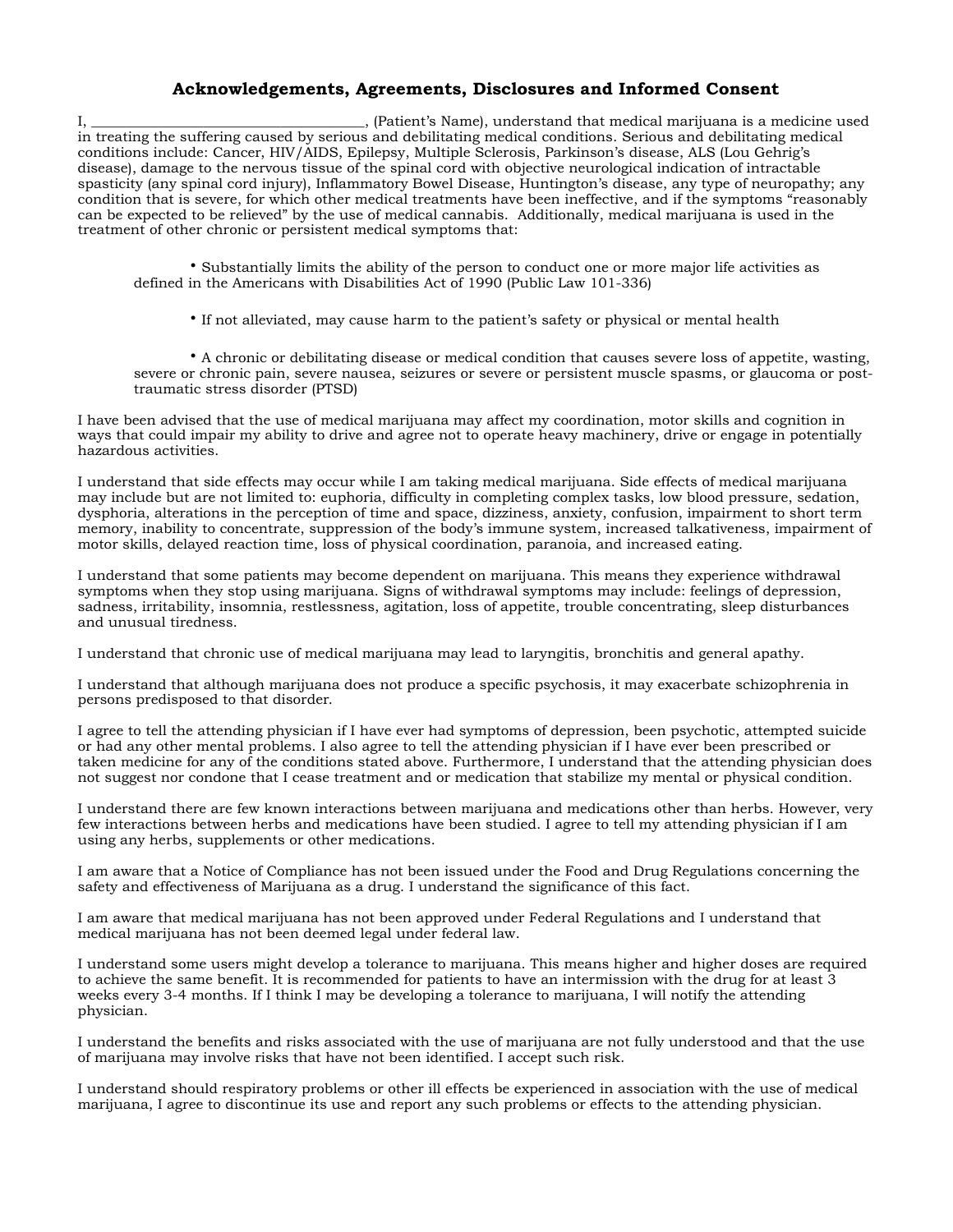Although smoking marijuana has not been linked to lung cancer, smoking marijuana can cause respiratory harm, such as bronchitis. Many researchers agree that marijuana smoke contains known carcinogens (chemicals that can cause cancer) and that smoking marijuana may increase the risk of respiratory diseases and cancers in the lungs, mouth and tongue. I have been advised that medical marijuana smoke contain chemicals known as tars that may be harmful to my health. I understand that there are many methods of intake that substantially reduce the harmful effects of smoking such as vaporizers, edibles, tinctures, etc.

I understand marijuana varies in potency. The effects of marijuana may also vary with the delivery method. Estimating the proper marijuana dosage is very important. Symptoms of marijuana overdose include, but are not limited to nausea, vomiting, hacking cough, heart rhythm disturbances, numbness in the limbs, anxiety attacks and incapacitation.

If I start taking medical marijuana, I agree to tell my attending physician if I: start to feel sad or have crying spells, lose interest in my normal activities, have changes in my normal sleeping patterns, become more irritable than usual, lose my appetite, become unusually tired, withdraw from family and friends, or any other side effect that is not to your liking.

I agree that if I am a female patient that I will contact my attending physician if I become or are thinking about becoming pregnant. I acknowledge that the use of medical marijuana creates pass-through problems to a fetus during pregnancy and to a baby during breastfeeding.

I understand that using marijuana while under the influence of alcohol is not recommended. Additional side effects may become present when using both alcohol and marijuana.

I understand that I should not be driving a vehicle while using marijuana and that I can get a DUI for driving under the influence.

Medical marijuana is not regulated by the USFDA and therefore may contain unknown quantities of active ingredients, impurities and or contaminants.

I am not permitted to smoke within 1,000 feet of any daycare or school. If I reside near those institutions, I must use my medicine within the privacy of my own home.

| I agree to follow up with the attending physician at | with supporting medical |
|------------------------------------------------------|-------------------------|
| records pertaining to my medical conditions.         |                         |

I understand the attending physician, staff and or representatives of are neither providing, dispensing nor encouraging me to obtain medical marijuana. I also acknowledge that the attending physician, staff and or representatives will NOT be providing or discussing information regarding dispensary, co-op, delivery service or any other way to obtain marijuana.

I certify that I have read this document and declare under penalty of perjury that the information contained herein is true, correct and complete. I acknowledge that any manipulation, alteration or falsification of this form, the letter of recommendation will result in the immediate termination of any legal right to my use of medical marijuana. Furthermore, the above-mentioned activities will be reported to the appropriate local authorities.

The physician, staff and representatives of \_\_\_\_\_\_\_\_\_\_\_\_\_\_\_\_\_\_\_\_\_\_\_\_\_\_\_\_\_\_\_\_\_\_ are addressing specific aspects of my medical care and, unless otherwise stated, are in no way establishing themselves as my primary care physician/provider. Furthermore, the undersigned, my heirs, assigns, or anyone else acting on behalf, hold the physician and his/her principals, agents and employees, free of and harmless from any responsibility for any harm resulting to me and/or other individuals as a result of my medical marijuana use.

**Patient Signature:**  $\blacksquare$ 

| <br>×<br>۰.<br>۰, |
|-------------------|
|-------------------|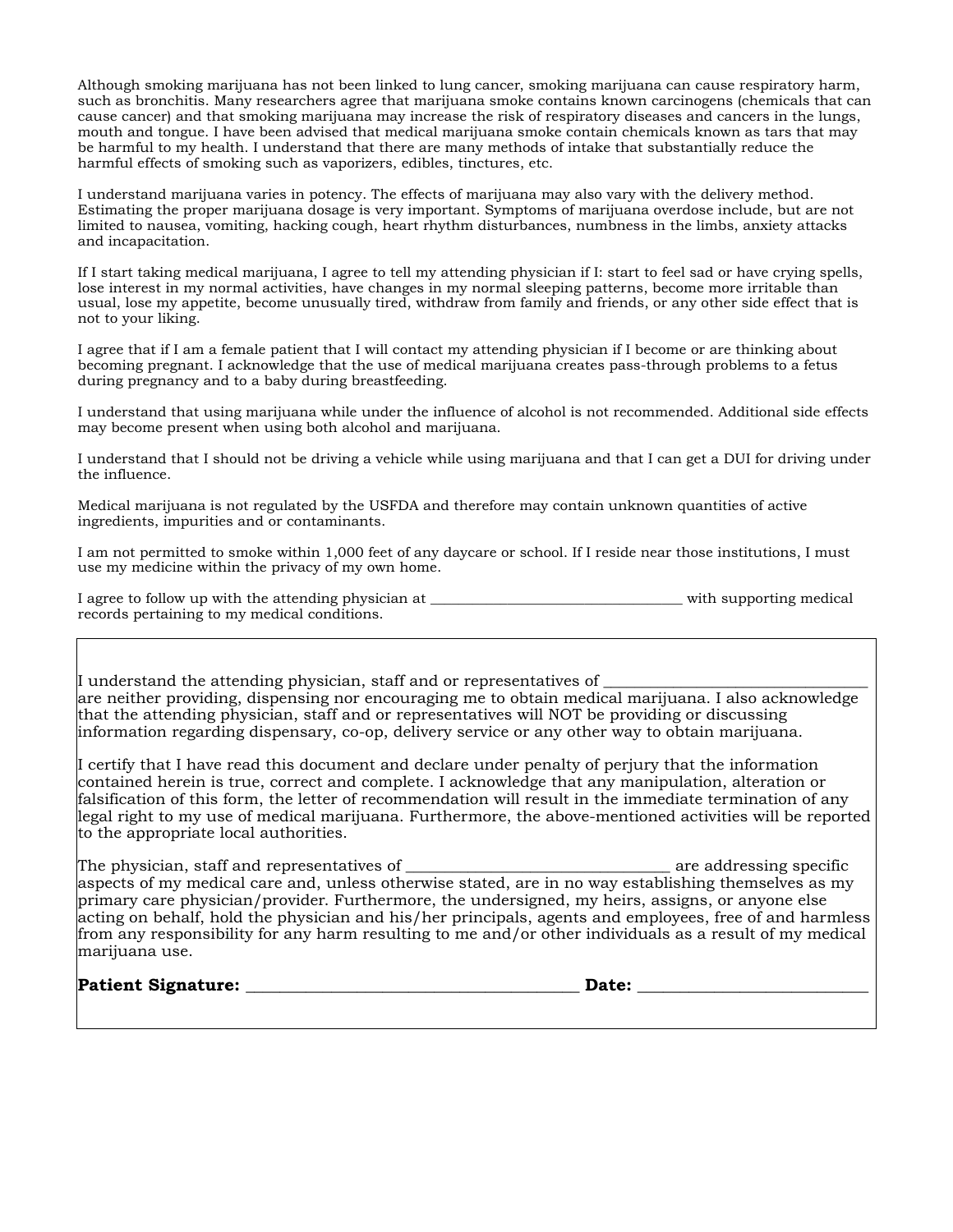#### **Release of Liability**

I attest that the information on this form is correct and any medical history presented or discussed with the doctor is all factual and complete to the best of my knowledge. I do not plan or intend to use my Physician's recommendation for the purpose of illegally obtaining medical marijuana. Solely for verification purposes, I authorize the set of my medical series of my medical verification purposes, I authorize condition.

I understand that I must be a **Connecticut** resident to obtain an approval or recommendation for the use of medical cannabis.

I affirm that I have a serious medical condition that negatively affects my quality of life. I have found or am interested in finding out whether or not medical marijuana provides substantial relief and improvement in my condition.

I understand that the cannabis plant is not regulated by the United States Food and Drug Administration and therefore may contain unknown quantities of active ingredients, impurities and/or contaminants. I understand the potential risks associated with an elevated daily consumption of medical marijuana including risks with respect to the effect on my cardiovascular and pulmonary systems and psychomotor performance, risks associated with the long-term use of marijuana, as well as potential drug dependency. I am aware that the benefits and risks associated with the use of marijuana are not fully understood and that the use of marijuana may involve risks that have not been identified. In requesting an approval or recommendation for the use of medical marijuana, I assume full responsibility for any and all risks involved in this action.

I have been advised that medical marijuana smoke contains chemicals known as tars that may be harmful to my health. Recent research indicates that vaporizing cannabis may eliminate exposure to tar. Should respiratory problems or other ill effects be experienced in association with its use, it should be discontinued and reported to the physician immediately.

I was also advised that the use of medical marijuana might affect my coordination and cognition in ways that could impair my ability to drive, operate machinery, or engage in potentially hazardous activities. I assume full responsibility for any harm resulting to me and/or other individuals as a result of my use of cannabis.

**Connecticut's Medical Marijuana Act – House Bill 5389, approved May 31, 2012 – provides for the possession** of medical marijuana for the personal medical purposes of the patient with a physician approval or recommendation. It should be made clear that the physician, staff and representatives of this practice are not providing medical marijuana, nor are they encouraging any illegal activity in my obtaining medical marijuana.

I, the undersigned, hereby request a consultation by the physician for purposes of determining the appropriateness of medicinal marijuana treatment. I acknowledge that using cannabis as a medicine has been explained to me and that any questions that I have asked have been answered to my complete satisfaction. The physician, staff, and representatives are addressing specific aspects of my medical care, and unless otherwise stated are in no way establishing themselves as primary care provider. Should an approval be made for my medicinal use of marijuana, I understand that there is a renewal date specified by the physician depending on the condition. I understand that it is my responsibility to see the physician to assess the possible continuance of cannabis use beyond the term of the approval.

Furthermore, the undersigned, or anyone acting on my behalf, hold the physician and his/her principals, agents, and employees, free of and harmless from any liability resulting from the use of medical marijuana.

I further understand that by signing below, I am authorizing the release of any part of this record, except for identifying information, for use in data analysis of medical marijuana treated patients.

**Patient Signature \_\_\_\_\_\_\_\_\_\_\_\_\_\_\_\_\_\_\_\_\_\_\_\_\_\_\_\_\_\_\_\_\_\_\_\_\_\_\_\_ Date** \_\_\_\_\_\_\_\_\_\_\_\_\_\_\_\_\_\_\_\_\_\_\_\_\_\_\_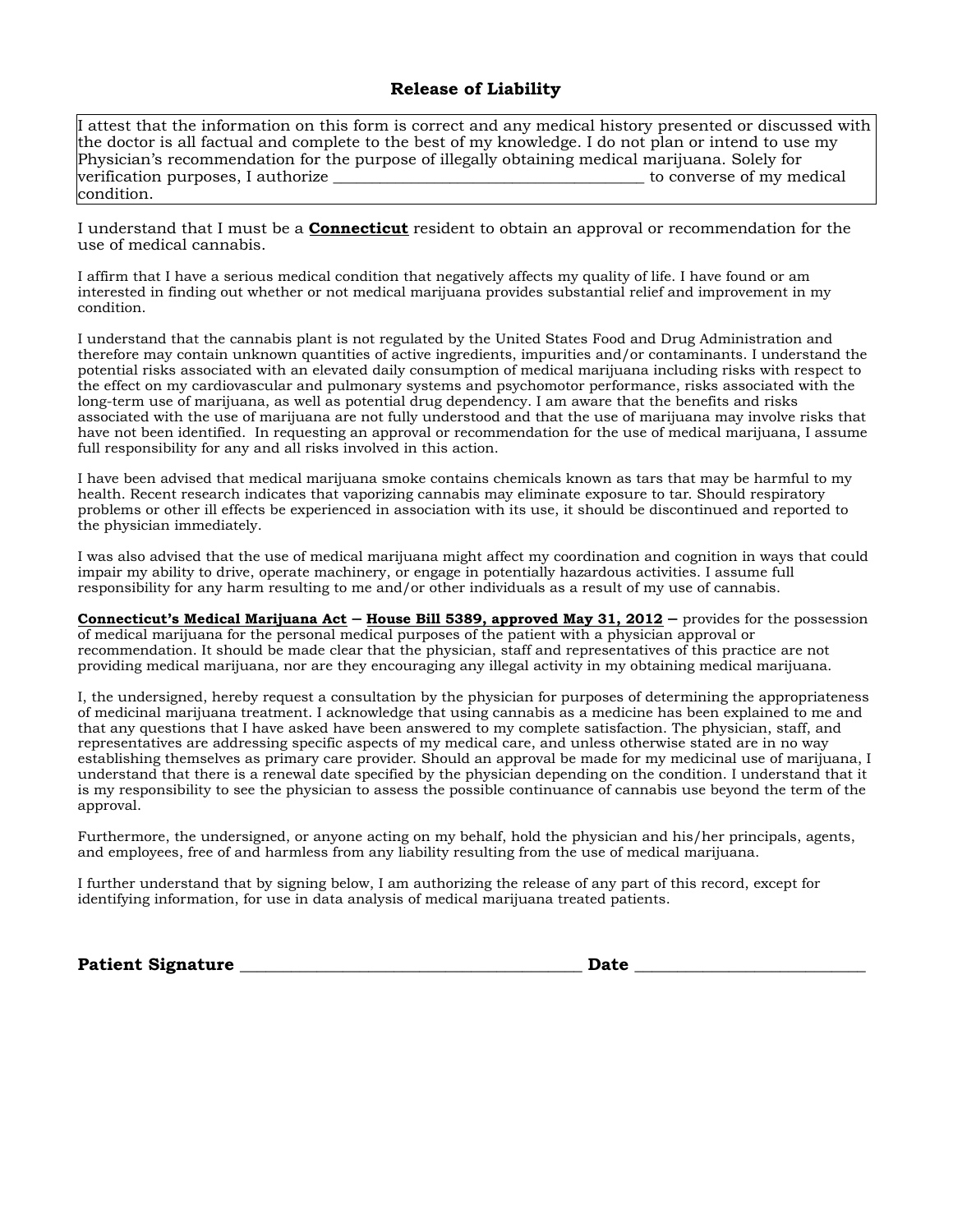#### **Medical Marijuana Patient Declaration**

I hereby declare that I have completely and truthfully disclosed all information regarding my medical condition and attest that I do not intend to use my medical recommendation for the purpose of illegally obtaining, growing or distributing medical marijuana.

I attest that I am not a member, employee or agent of any media or law enforcement agency. It is illegal to film or record in this office with a video camera, cell phone or any other recording devise be it a still image, video or audio. This is a direct violation of HIPAA regulations and patient/doctor confidentiality.

I am aware that my recommendation can be revoked at any time and legal actions will be taken if I have perjured or misrepresented myself or my condition, my intentions or falsified any medical records to the physician. I also hereby authorize MarijuanaDoctors.com or it's representative, to discuss my medical condition for verification purposes only.

Additionally, I acknowledge the attending physician informed me of the nature of a recommended treatment, including but not limited to, any recommendation regarding medical marijuana. The risks, complications and expected benefits of any recommended treatment, including its likelihood of success or failure.

I acknowledge the attending physician informed me of any alternatives to the recommended treatment, including the alternative of no treatment, and their risks and benefits. The physician may request that I visit another physician or specialist to further substantiate my condition. I will be informed of all the above-mentioned regardless of whether or not I qualify as a patient.

| $\begin{tabular}{ c c c } \hline \textbf{Telephone}\# & \textbf{\textcolor{red}{\textbf{m}}\textcolor{blue}{\textbf{m}}\textcolor{blue}{\textbf{m}}\textcolor{blue}{\textbf{m}}\textcolor{blue}{\textbf{m}}\textcolor{blue}{\textbf{m}}\textcolor{blue}{\textbf{m}}\textcolor{blue}{\textbf{m}}\textcolor{blue}{\textbf{m}}\textcolor{blue}{\textbf{m}}\textcolor{blue}{\textbf{m}}\textcolor{blue}{\textbf{m}}\textcolor{blue}{\textbf{m}}\textcolor{blue}{\textbf{m}}\textcolor{blue}{\textbf{m}}\textcolor{blue}{\textbf{m$ |                   |
|--------------------------------------------------------------------------------------------------------------------------------------------------------------------------------------------------------------------------------------------------------------------------------------------------------------------------------------------------------------------------------------------------------------------------------------------------------------------------------------------------------------------------------|-------------------|
|                                                                                                                                                                                                                                                                                                                                                                                                                                                                                                                                |                   |
|                                                                                                                                                                                                                                                                                                                                                                                                                                                                                                                                |                   |
|                                                                                                                                                                                                                                                                                                                                                                                                                                                                                                                                | $\mathbf{Zip}$    |
|                                                                                                                                                                                                                                                                                                                                                                                                                                                                                                                                | Patient Signature |